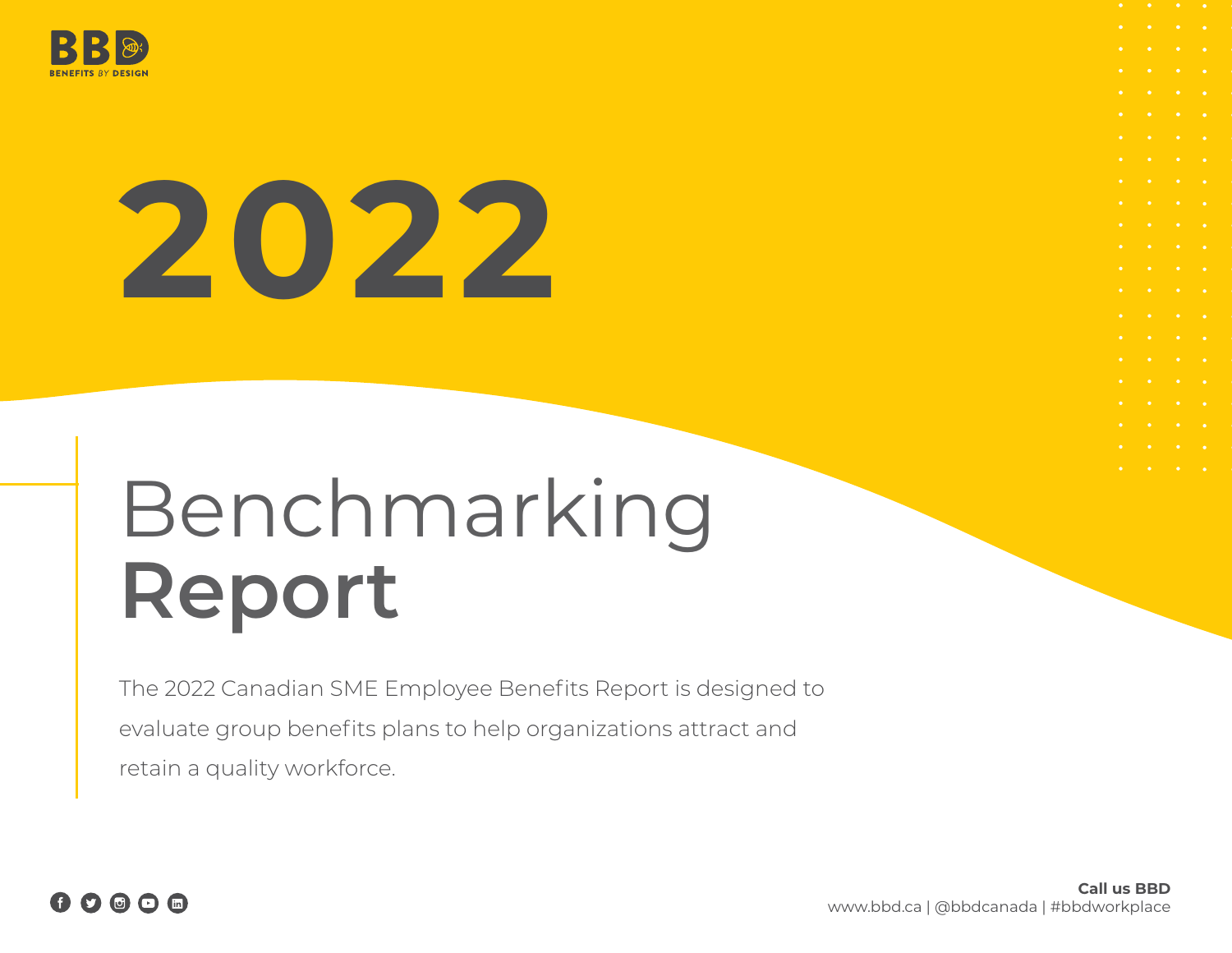This Benchmarking Report offers a glimpse into the group benefits landscape, focusing on the employee benefits Canadian companies are including in their plans. Employers can use this information to create competitive benefits plans to attract and retain top talent and keep employees happy, healthy, and productive.

# Table of Contents

- [Advantages of Group Benefits](#page-2-0) 1
- [What Employee Benefits are Canadian](#page-3-0)  [Companies Taking?](#page-3-0) 2
- [Insurance Definitions](#page-4-0) 3
- [Benefits to Consider](#page-5-0)  4

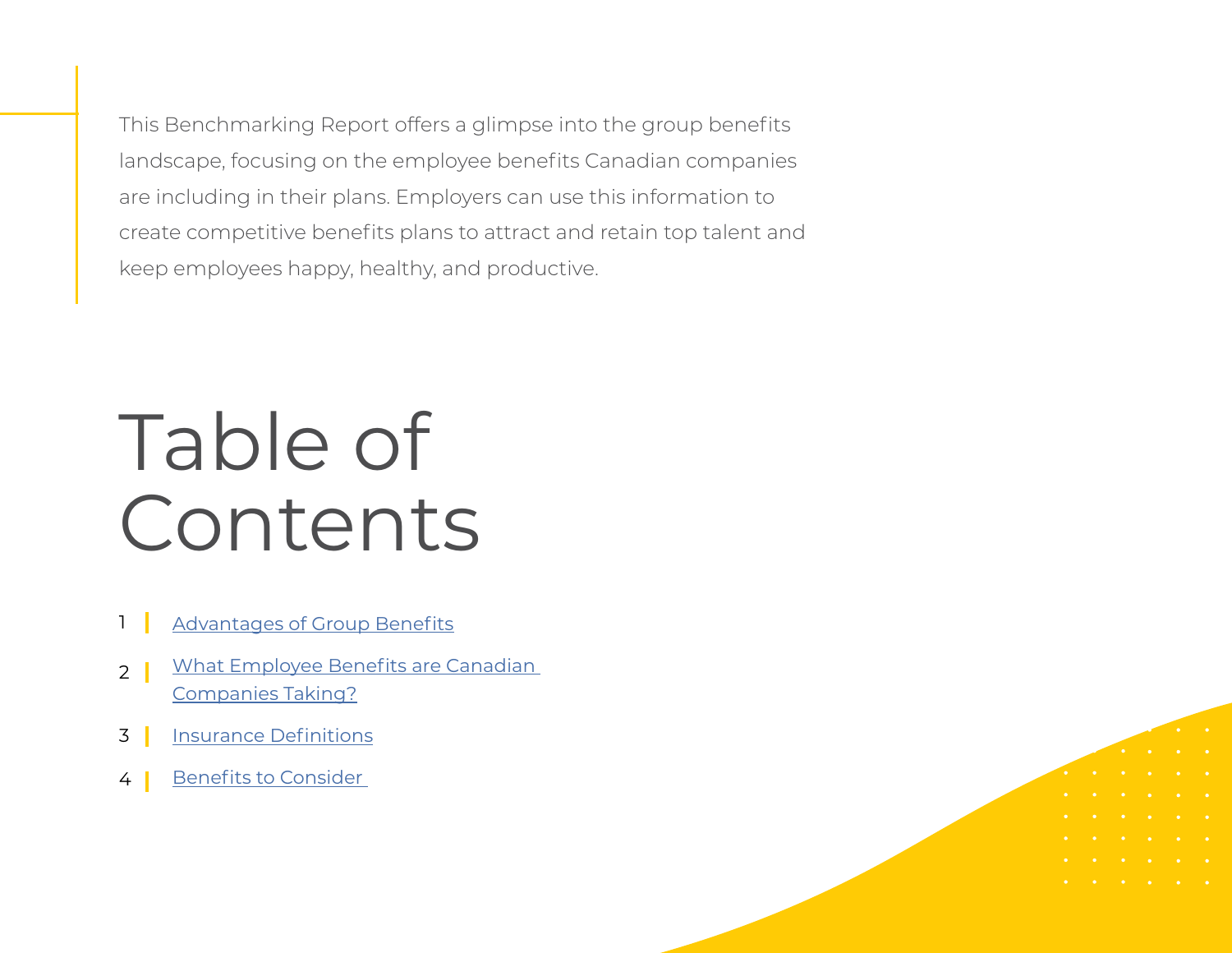## Advantages to Group Benefits



## **Attract and retain top talent.**

<span id="page-2-0"></span>1

Prospective employees are looking at employers' benefits plans as a significant consideration in whether to take a job. Likewise, existing employees who feel supported and valued through a benefits plan are more likely to report greater job satisfaction.

## 1 2 3

## **Increased employee performance.**

Happy, healthy employees are more productive, engaged, creative, and innovative. All of that creates employees who are capable of delivering better ideas, products, and customer service to your customers.

 $\frac{1}{1}$ 

#### **Tax-effective.**

Providing a benefits plan is a taxeffective method of compensating employees. Increases in pay are subject to payroll and income taxes, whereas employees can receive health and dental benefits tax-free. What's more, any contributions employers make are a taxdeductible business expense!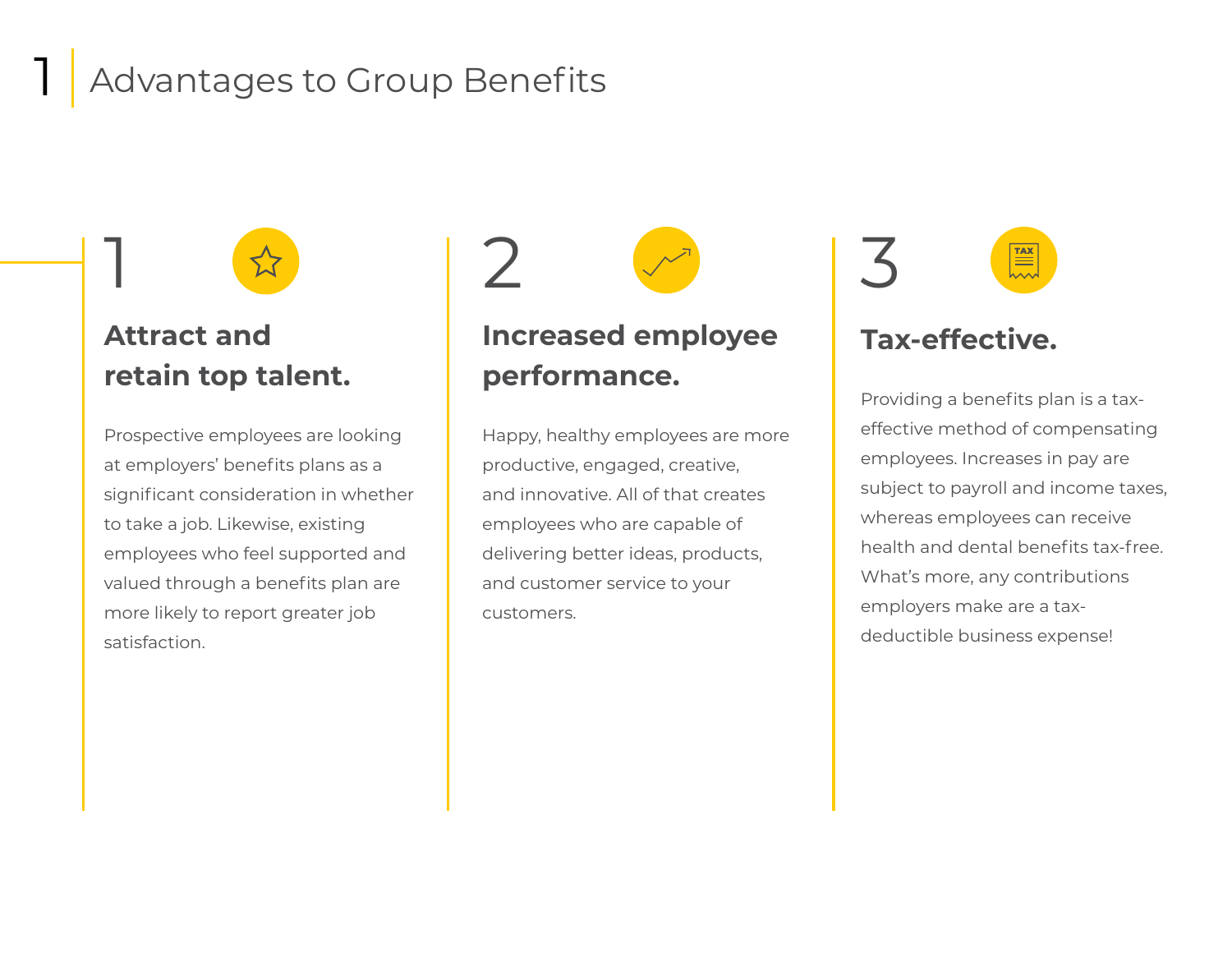<span id="page-3-0"></span>What Employee Benefits are Canadian Companies Taking? 2

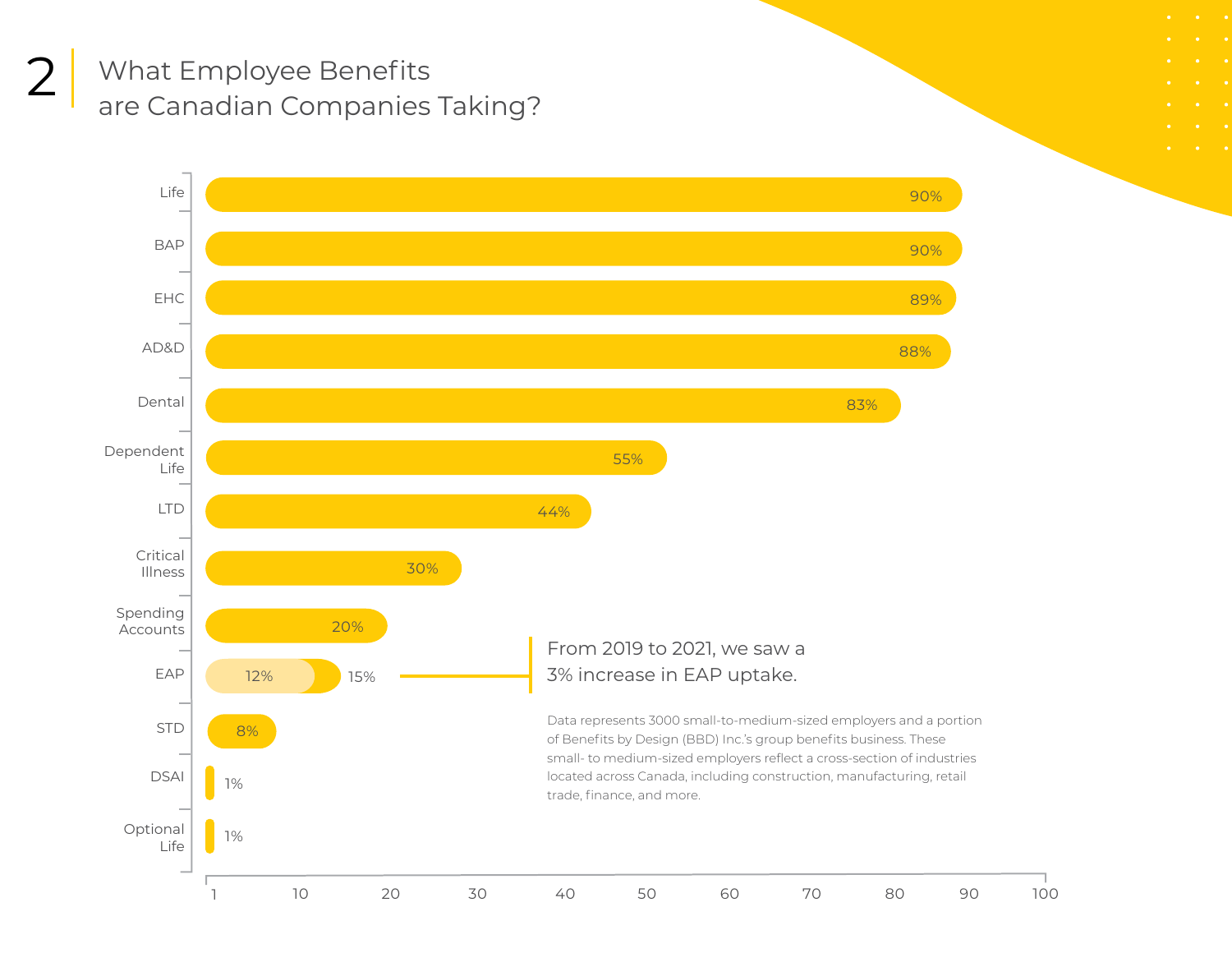## <span id="page-4-0"></span>Insurance Definitions

- [Life Insurance](https://www.bbd.ca/blog/life-insurance/) Provide financial assistance to an employee's family in the event of a covered employee's death.
	- [Accidental Death & Dismemberment \(AD&D\)](https://www.bbd.ca/blog/accidental-death-dismemberment/) -

Provide financial assistance to an employee's family in the event of bodily harm as the result of an accident.

[Business Assistance Program \(BAP\)](https://www.bbd.ca/blog/business-assistance-program-bap/) - Offer business owners the ability to resolve business dilemmas by accessing experts who can provide legal, human resource, and financial expertise.

[Extended Health Care \(EHC\)](https://www.bbd.ca/blog/group-health-insurance-ehc/) - Provide support and services for good health through extensive coverage designed to supplement provincial health care plans.

[Travel Insurance](https://www.bbd.ca/blog/group-travel-insurance/) - Protect your employees in case of emergency medical costs while travelling within Canada or abroad. Travel Insurance is embedded within the Extended Health Care (EHC) benefit, or is available as an add on through a secondary provider for those without EHC coverage.



[Dental Insurance](https://www.bbd.ca/blog/group-dental-insurance/) - Provide coverage for eligible dental expenses including, basic, major, and orthodontic services.

[Dependent Life Insurance](https://www.bbd.ca/blog/life-insurance/) - Provide tax-free financial assistance in the event of a covered dependent's death. Dependents can be a spouse or dependent child.

[Disability Insurance](https://www.bbd.ca/blog/disability-insurance-work/
) - Protect your employees from income loss if they become disabled and cannot work.

[Critical Illness Insurance](https://www.bbd.ca/blog/critical-illness-insurance/) - Provide financial support to protect employees and their families from the unforeseen expenses that come with a life-altering illness.

#### [Health Care Spending Account \(HCSA\)](https://www.bbd.ca/blog/health-care-spending-account-hcsa/) -

Offer health and dental benefit choice and self-service for employees. Only pay for what employees claim.



[Employee Assistance Program \(EAP\)](https://www.bbd.ca/blog/employee-assistance-plan-eap/) - Help your employees manage personal and work-related problems with a confidential, short-term counselling service.

[Diagnostic Specialist Access Insurance \(DSAI\)](https://www.bbd.ca/blog/diagnostic-specialist-access-insurance-dsai/) -

Provide the ability for employees to skip the line for an MRI, CT scan, or specialist appointment and get treatment faster.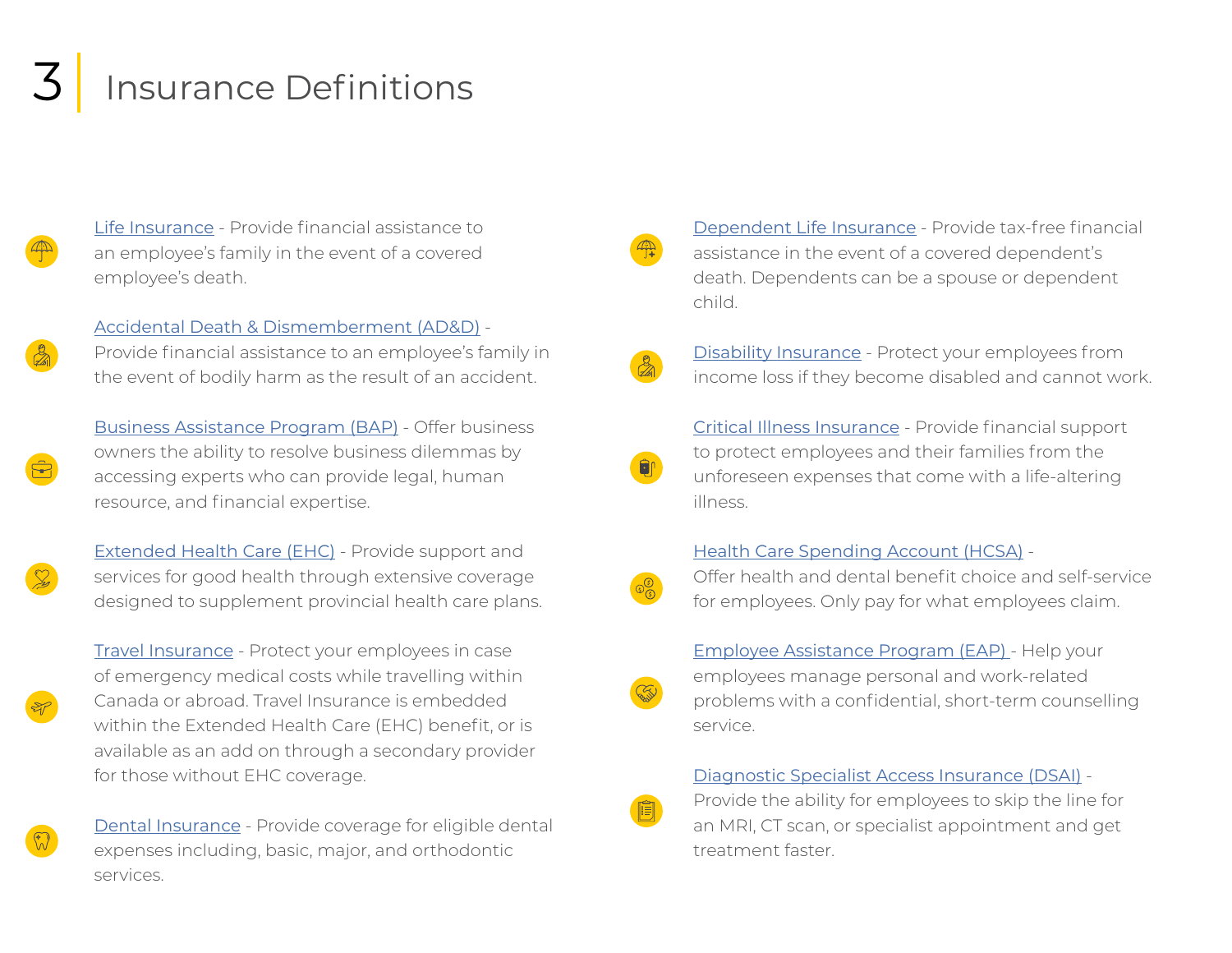## <span id="page-5-0"></span>4 Benefits to Consider

Shifting trends in the group insurance industry and the Canadian economy warrant specific consideration, particularly in how they relate to employers' decisions on benefits plans.

### **Employee Assistance Programs (EAP)s**



Data pulled from chart on page 4

**The mental health crisis in Canada is an ongoing problem, made worse by increased anxiety and depression in the wake of the COVID-19 pandemic.** Experts are already warning that the pandemic's impact on mental health will be significant in the years to come.

**Employee Assistance Programs (EAP)s are among an employer's best options to support employees' mental health.** Offering counselling and support services, an EAP can assist employees in dealing with a variety of life's challenges, and in turn, keep up their productivity, engagement, and job satisfaction.

**We expect the uptake of EAPs to continue to increase in 2022 and beyond as employers aim to get ahead of the impacts of poor mental health and better support employees.**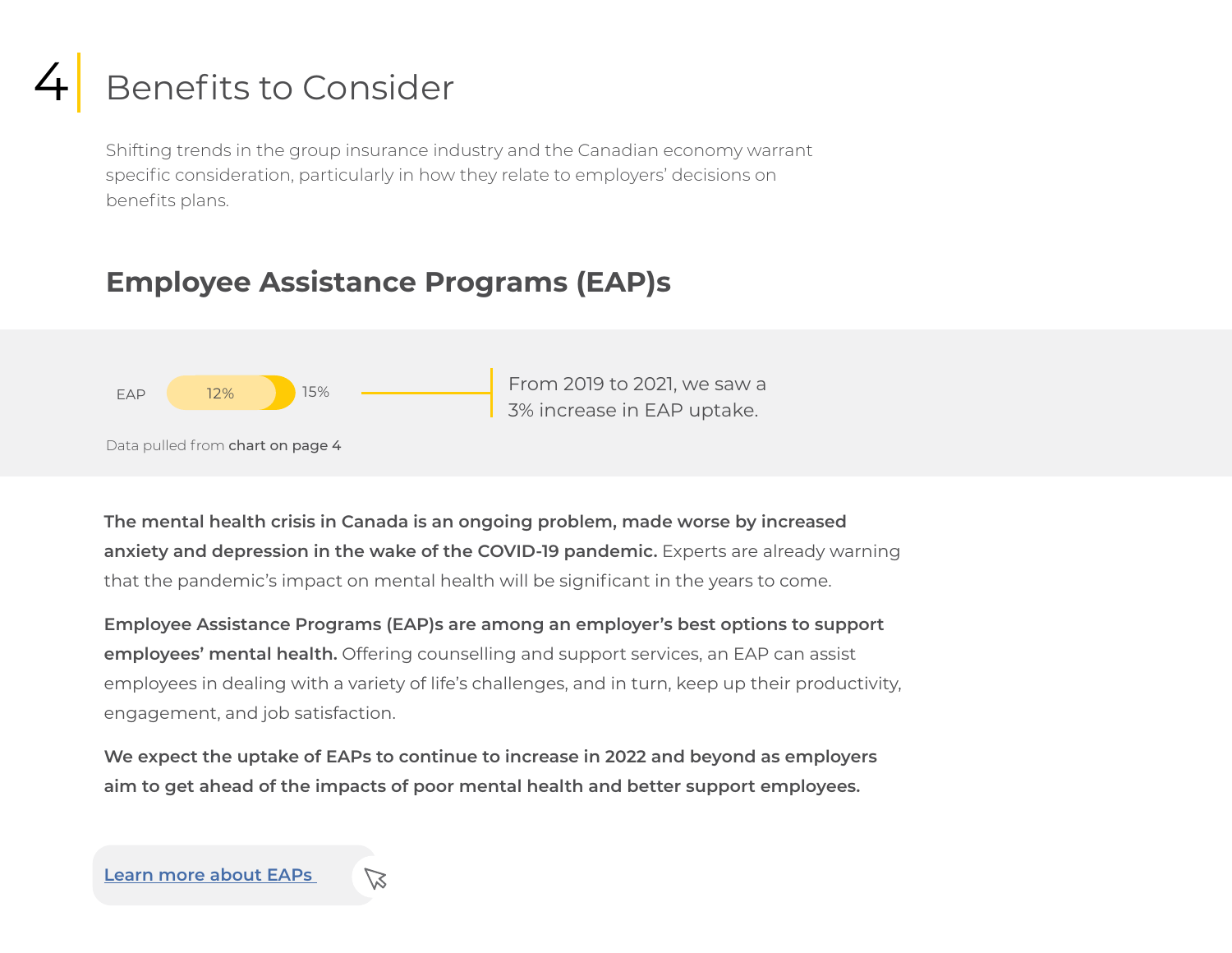

#### **Extended Health Care (EHC)**

EHC 89%

Data pulled from chart on page 4

**There's a reason 89% of our groups take Extended Health Care (EHC)!** EHC is one of the most highly sought-after employee benefits, as it covers everything from health to prescription medication and travel.

In 2022, employers may start looking to their EHC benefit as a potential support system for employees' mental health. **Through an EHC benefit, employers have the option to increase drug coverage to accommodate increased claims for antidepressants and anti-anxiety medication, a symptom of the growing mental health crisis in Canada.**

Alternatively, they may seek to increase paramedical maximums, such as those used under a psychology benefit, to offer employees more support and counselling options.

**[\[Learn More About EHC\]](https://www.bbd.ca/blog/group-health-insurance-ehc/)**

 $\varnothing$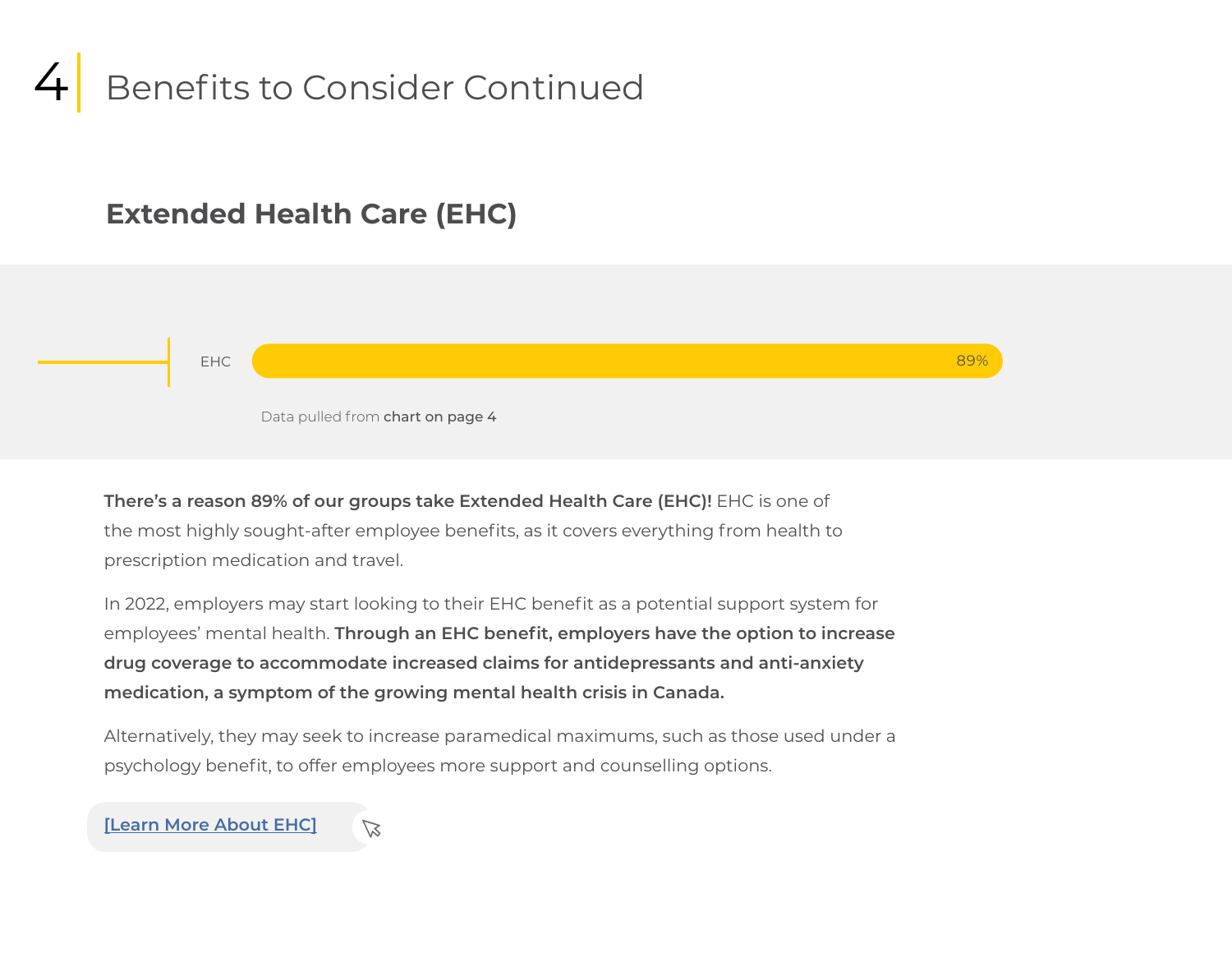## Benefits to Consider Continued

#### **Health Care Spending Accounts (HCSA)s**



Data pulled from chart on page 4

There are now five different generations in the workforce, all with different values, wants, and needs. In many cases, traditional, one-size-fits-all benefits coverage doesn't work for everyone.

Health Care Spending Accounts (HCSA) allow employees flexibility and choice in which benefits they use their dollars. Employers allocate a set amount for each employee for the year, allowing employers to accurately predict their overall cost of providing benefits, rather than traditional, fully-insured plans with varying costs or large annual increases.

As workplaces continue to become more diverse, we expect to see the uptake in HCSAs increase in 2022 and beyond.